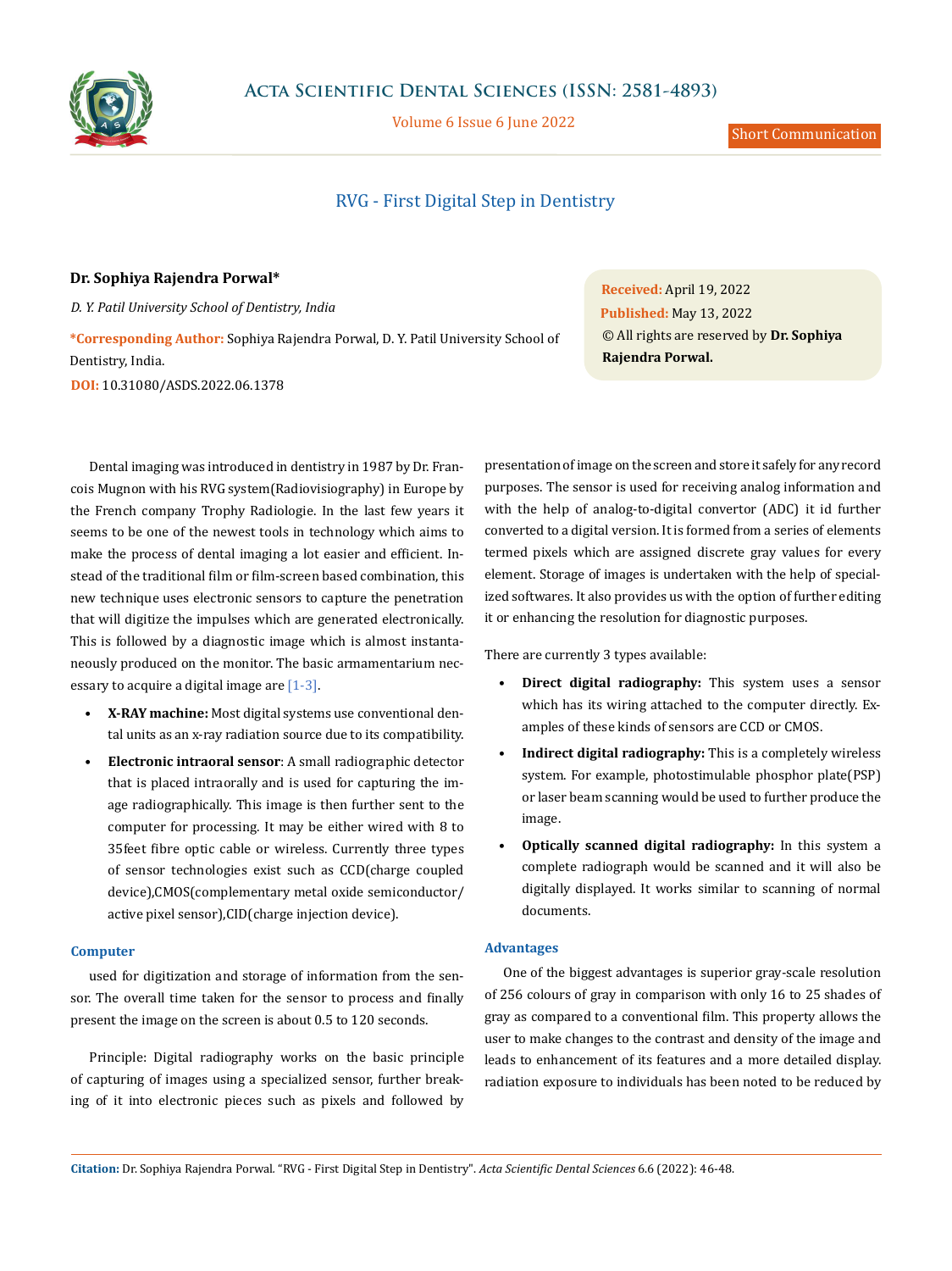75%. It comes up with added features like options to colour them or even enlarge the images which are great features. It requires less time to process images efficiently and subsequently is of value to any clinician in terms of finance and also professionally. Storage of radiographs Images are stored in a small hard drive in the computer. It saves a lot of space in the computer along with ease of transmission. to other offices. After initial set up cost, everything in the long run is a financial saver, it eliminates the need for purchasing conventional films, costly processing solutions and equipments. Dark room is no longer needed and makes this radiography technique environment friendly.

#### **Disadvantages**

Major disadvantage with digitalization is the cost involved in purchasing and setting up an armamentarium. Individuals also need to be trained in order to be able to use the machine properly and effectively with all safety measures in place. Sensors are also very thick and inflexible. There have been instances of patient discomfort due to that and also pharyngeal reflexes problem noted in many patients. The sensors need to be covered in disposable plastic sheets before placing it in patients' mouths for adequate infection protocol. There also seems to be potential misuse of diagnostic images for frauds and insurance claims.

#### **Clinical importance**

One of the major implications for digital radiography are in implant surgeries. During implant placement the major inconvenience of asepsis and time wastage can be avoided in total. The clinician no longer will have to wait for images to be processed in order to move ahead with surgery. this overall enhances efficiency and speed when it comes to major procedures.

Its use also has been visibly seen in endodontics. While taking multiple radiographs to determine the working length, a second image can be very easily taken without even removing the sensor from the mouth of the patient. Thus it makes the process easy for the clinician.

#### **Future applications**

**• PACS (Picture archiving and communication systems):** Is a newer technology developed to provide storage of images and easy access to it in an economical way from multiple avenues. In this process electronically generated images and reports are transmitted via PACS or via film jackets. The universal format for storage of PACS images and their transfer is through DICOM (Digital Imaging and Communication in Medicine). It has a future potential of being combined with all the available web technologies and to help in interpretation of images and safe and easy access to data on a larger scale.

**• Teleradiography:** The transmission of images taken for patients radiographically like x-rays, CTs and MRI and their transfer from one location to another. It helps with sharing information and enhancement of knowledge between different radiologista and physicians in the world. Teleradiography is an excellent way to help clinicians deliver timely and best care to patients without their need to be present at the location.





**Figure 2:** Wired and wireless intraoral sensors.